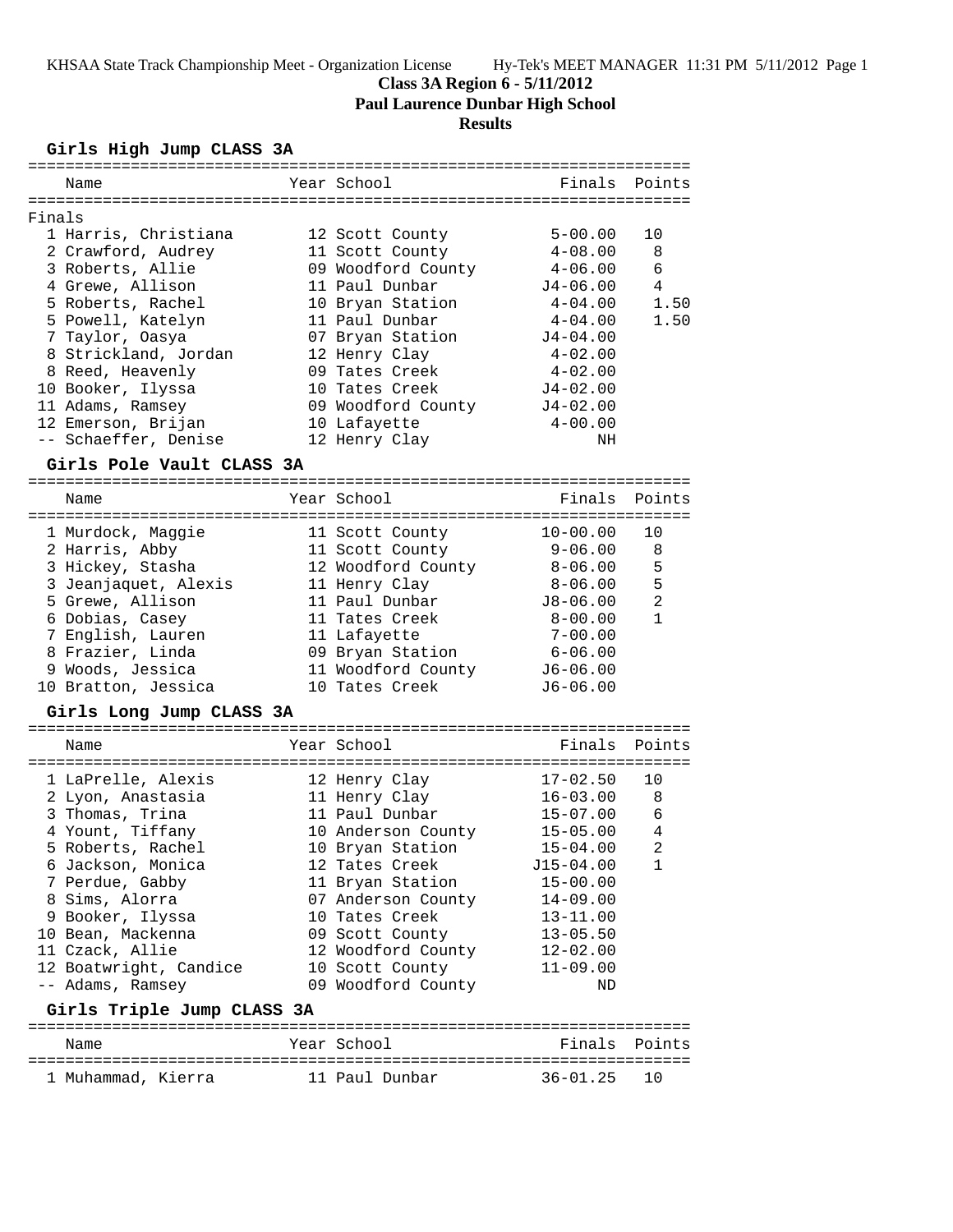**Class 3A Region 6 - 5/11/2012**

**Paul Laurence Dunbar High School**

#### **Results**

## **....Girls Triple Jump CLASS 3A**

| 2 Grewe, Allison       | 11 Paul Dunbar     | $33 - 06.50$ | 8 |
|------------------------|--------------------|--------------|---|
| 3 Jackson, Monica      | 12 Tates Creek     | $31 - 11.50$ | 6 |
| 4 Emerson, Brijan      | 10 Lafayette       | $31 - 03.00$ | 4 |
| 5 Sims, Alorra         | 07 Anderson County | $31 - 01.00$ | 2 |
| 6 Evans, CeCi          | 12 Henry Clay      | $30 - 11.50$ | 1 |
| 7 Roberts, Rachel      | 10 Bryan Station   | $30 - 04.00$ |   |
| 8 Yount, Tiffany       | 10 Anderson County | $29 - 08.00$ |   |
| 9 Booker, Ilyssa       | 10 Tates Creek     | $29 - 04.00$ |   |
| 10 Adams, Ramsey       | 09 Woodford County | $27 - 11.50$ |   |
| 11 Boyd, Jeanice       | 09 Bryan Station   | $27 - 10.50$ |   |
| 12 Boatwright, Candice | 10 Scott County    | $27 - 08.00$ |   |
| 13 Bean, Mackenna      | 09 Scott County    | $27 - 06.75$ |   |
| -- Czack, Allie        | 12 Woodford County | ND           |   |

## **Girls Shot Put CLASS 3A**

======================================================================= Name The Year School Team Points Points ======================================================================= 1 Brown, Taelor 11 Tates Creek 34-08.00 10 2 Hudson, Halee 09 Scott County 33-07.00 8 3 Ford, Chelsey 09 Woodford County 33-05.00 6 4 Tichenor, Michelle 12 Tates Creek 32-03.00 4 5 Stewart, Carynn 11 Bryan Station 31-03.00 2 6 Walker, Meyasha 11 Bryan Station 29-07.00 1 7 Carpenter, Hannah 12 Woodford County 28-08.00 8 Strickland, Jordan 12 Henry Clay 26-05.00 9 Henderson, Cierra 10 Henry Clay 25-03.00 10 Hudson, Kadee 07 Scott County 24-05.50 11 Miller, Ataria 11 Paul Dunbar 23-10.00

 12 Brown, Montazia 12 Lafayette 22-04.00 13 Carroll, Shaikayla 09 Paul Dunbar 20-11.00

#### **Girls Discus Throw CLASS 3A**

| Name                    | Year School        | Finals      | Points         |
|-------------------------|--------------------|-------------|----------------|
| 1 Stewart, Carynn       | 11 Bryan Station   | $93 - 07$   | 10             |
| 2 Williams, Halima      | 09 Bryan Station   | $93 - 05$   | 8              |
| 3 Hudson, Halee         | 09 Scott County    | 89-01       | 6              |
| 4 Ford, Chelsey         | 09 Woodford County | 86-00       | $\overline{4}$ |
| 5 Brown, Taelor         | 11 Tates Creek     | $85 - 00$   | 2              |
| 6 Herron, Reecie        | 12 Tates Creek     | $81 - 02$   | 1              |
| 7 Carpenter, Hannah     | 12 Woodford County | $80 - 05$   |                |
| 8 Henderson, Cierra     | 10 Henry Clay      | $69 - 09$   |                |
| 9 Miller, Ataria        | 11 Paul Dunbar     | $66 - 02$   |                |
| 10 Carroll, Shaikayla   | 09 Paul Dunbar     | $63 - 09$   |                |
| 11 Strickland, Jordan   | 12 Henry Clay      | $58 - 00$   |                |
| 12 Hudson, Kadee        | 07 Scott County    | $52 - 04$   |                |
| -- Brown, Montazia      | 12 Lafayette       | ND          |                |
| Boys High Jump CLASS 3A |                    |             |                |
| Name                    | Year School        | Finals      | Points         |
| 1 McFarland, Braxton    | 11 Tates Creek     | $6 - 02.00$ | 10             |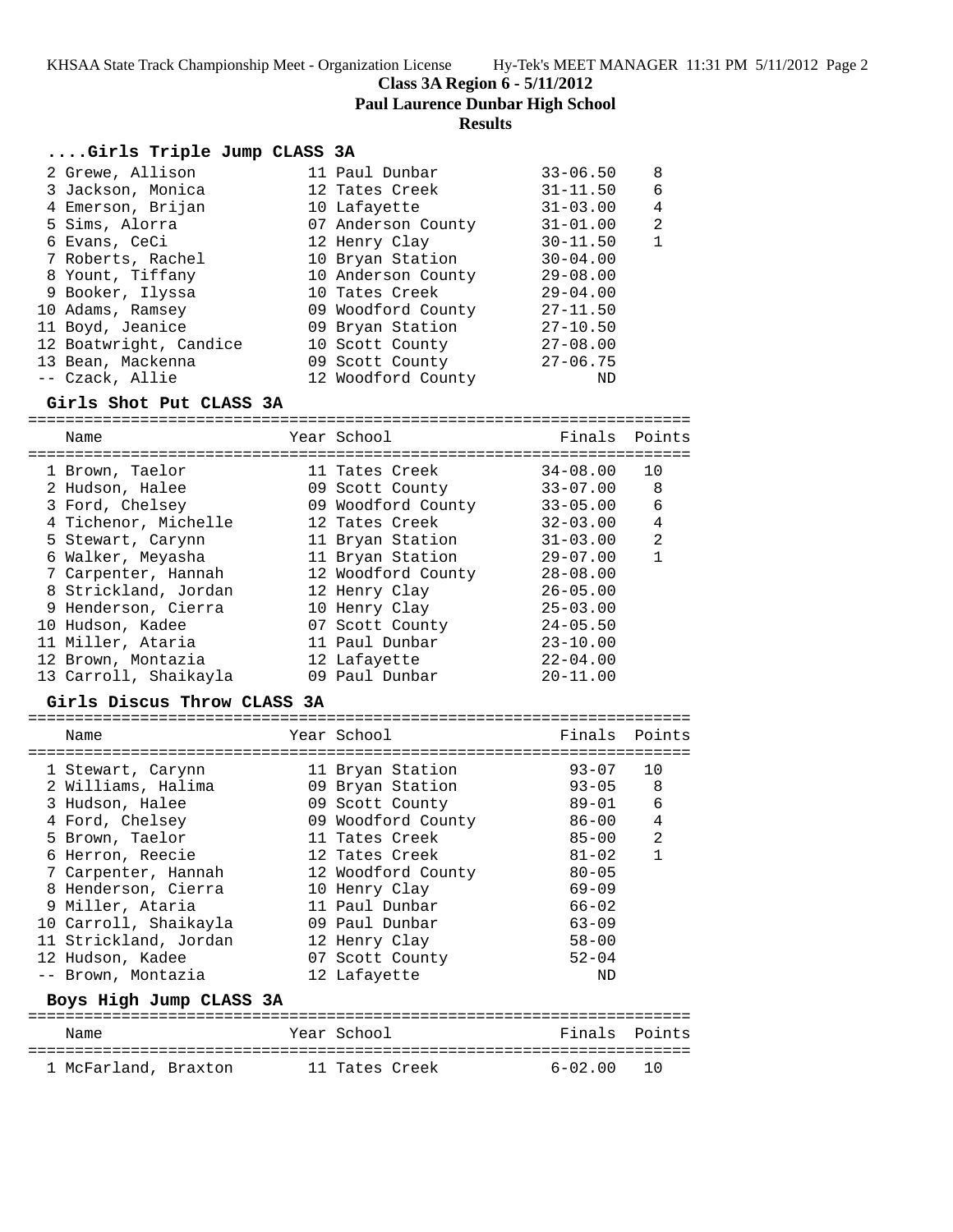**Class 3A Region 6 - 5/11/2012**

**Paul Laurence Dunbar High School**

## **Results**

## **....Boys High Jump CLASS 3A**

|              | 2 Williams, Corey | 11 Bryan Station   | $6 - 00.00$  | 8             |
|--------------|-------------------|--------------------|--------------|---------------|
|              | 3 Wilkins, Jordan | 12 Paul Dunbar     | $5 - 10.00$  | 5             |
|              | 3 Pressley, Myles | 12 Paul Dunbar     | $5 - 10.00$  | 5             |
|              | 5 Johnson, Ora    | 10 Bryan Station   | $5 - 08.00$  | $\mathcal{L}$ |
|              | 6 Yett, Tyson     | 10 Anderson County | $5 - 04.00$  |               |
|              | 7 Laine, Keenon   | 09 Woodford County | $5 - 02.00$  |               |
| 8 Hunt, Zack |                   | 11 Scott County    | $J5 - 02.00$ |               |
|              | 9 Keene, Austin   | 10 Henry Clay      | $J5 - 02.00$ |               |

# **Boys Pole Vault CLASS 3A**

| Name                      | Year School        | Finals Points |    |
|---------------------------|--------------------|---------------|----|
| 1 Allen, Alex             | 12 Tates Creek     | $11 - 00.00$  | 10 |
| 2 Anderson-Cooper, Trevor | 11 Bryan Station   | $10 - 06.00$  | 8  |
| 3 Charles, Josiah         | 11 Scott County    | $10 - 00.00$  | 6  |
| 4 Robinson, Cameron       | 11 Anderson County | $9 - 06.00$   | 4  |
| 5 O'Canna, Ian            | 12 Woodford County | $9 - 00.00$   | 2  |
| 6 Morrison, Connor        | 09 Lafayette       | $8 - 06.00$   | 1  |
| 7 Phelps, Corey           | 09 Scott County    | $J8 - 06.00$  |    |
| 8 Oleson, Robert          | 12 Paul Dunbar     | $8 - 00.00$   |    |
| 9 Sheldon, Tyson          | 11 Tates Creek     | $J8 - 00.00$  |    |
| 10 Gu, Yutong             | 09 Paul Dunbar     | $7 - 06.00$   |    |
| -- Banks, Estill          | 12 Henry Clay      | NΗ            |    |
| -- Doumbia, Solo          | 12 Lafayette       | ΝH            |    |

#### **Boys Long Jump CLASS 3A**

======================================================================= Name Year School Finals Points ======================================================================= 1 Duncan, Tre 12 Bryan Station 22-04.50 10 2 Williams, Corey 11 Bryan Station 22-03.50 8 3 Howard, Adam 12 Henry Clay 21-08.00 6 4 Pressley, Myles 12 Paul Dunbar 20-08.50 4 5 Franklin, Trey 12 Scott County 20-03.50 2 6 Ford, Avery 12 Scott County 19-10.50 1 7 Wilkins, Jordan 12 Paul Dunbar 18-06.00 8 Woodrow, Ethan 10 Anderson County 17-06.50 9 Jones, Jalen 12 Henry Clay 17-01.00

# **Boys Triple Jump CLASS 3A**

| Name                                                                                                                               | Year School                                                                                                                                        | Finals Points                                                                                                                |                                        |
|------------------------------------------------------------------------------------------------------------------------------------|----------------------------------------------------------------------------------------------------------------------------------------------------|------------------------------------------------------------------------------------------------------------------------------|----------------------------------------|
| 1 Duncan, Tre<br>2 Williams, Corey<br>3 Wilkins, Jordan<br>4 Jackson, Malik<br>5 Osborne, Kirby<br>6 Yett, Tyson<br>7 Jones, Jalen | 12 Bryan Station<br>11 Bryan Station<br>12 Paul Dunbar<br>09 Tates Creek<br>11 Henry Clay<br>10 Anderson County<br>12 Henry Clay<br>12 Paul Dunbar | $45 - 08.00$<br>$43 - 02.00$<br>$39 - 06.75$<br>$39 - 01.00$<br>$38 - 10.00$<br>$38 - 08.75$<br>$37 - 10.50$<br>$35 - 07.00$ | 1 O<br>-8<br>-6<br>$\overline{4}$<br>2 |
| 8 Fay, Robert                                                                                                                      |                                                                                                                                                    |                                                                                                                              |                                        |
|                                                                                                                                    |                                                                                                                                                    |                                                                                                                              |                                        |